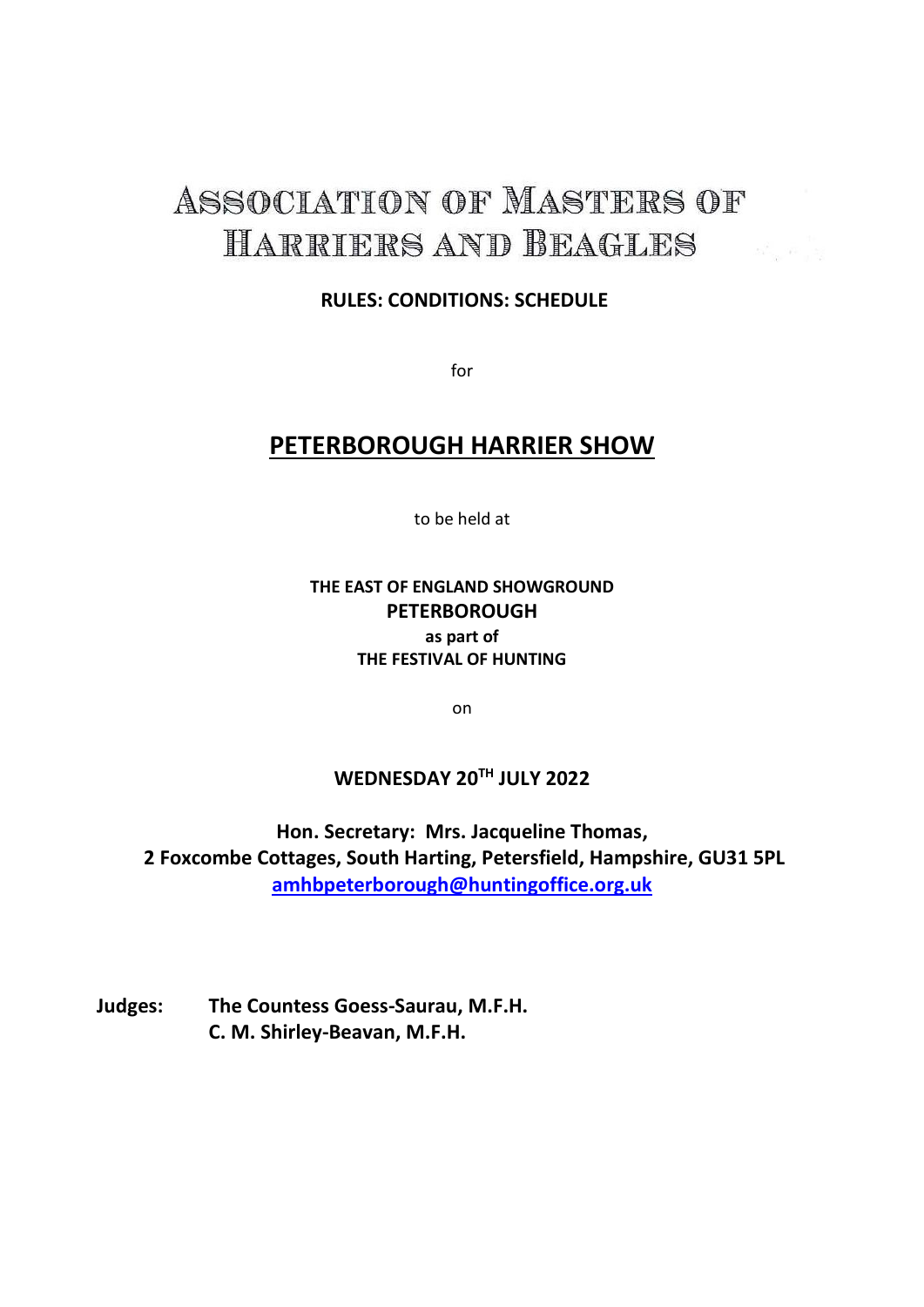#### **RULES FOR PETERBOROUGH HARRIER SHOW**

- 1) All Hounds shown must belong to registered or recognised packs of Harriers or Beagles hunting a registered Country in Great Britain or Ireland or of Hunts which the Master or a Representative is a member of the Association and must be registered in the Stud Book. Unentered Hounds are eligible for admission thereto in accordance with Stud Book Rules 1, 2 & 3. An Unentered Hound is one that was whelped between 1<sup>st</sup> December 2020 and 30<sup>th</sup> November 2021.
- 2) The Committee of the Association shall draw up the Prize List and Conditions of Showing, appoint Judges, provide Cups and Staff Gratuities and make such other arrangements as may from time to time be necessary.
- 3) Huntsman or Kennel Huntsman who show Hounds in four classes or more will receive a gratuity of £40 to be collected from the Secretary after the last class and upon return of the armband. Those who show Hounds in less than four classes shall receive a gratuity of £10 on return of their armband.
- 4) Stud Book Harrier Dog Hounds shall not exceed twenty-two inches in height; Stud Book Harrier Bitch Hounds shall not exceed twenty-one inches in height, except in Classes 4 and 12, and in special classes.
- 5) No Hound having won a Champion Cup shall be shown again for the same Cup in the following year, and no entry having won a Cup or First Prize shall be shown again in the following year for the same Cup or Prize.
- 6) Members in arrears with their annual subscription entering Hounds for the Peterborough Show shall only be allowed to show such Hounds on payment of subscriptions with double entry fees, to be paid before 8.30 am on the day of Show.
- 7) Only Full Stud Book and Appendix A & B Hounds are eligible to be shown in Stud Book Harrier classes.
- 8) Appendix C Stud Book Harriers may enter Classes 4 and 12.
- 9) Masters of Hounds coming up for election at the May Committee Meeting and being duly elected at that meeting shall be allowed to enter and show Hounds provided that the Conditions of Entry shall have been complied with.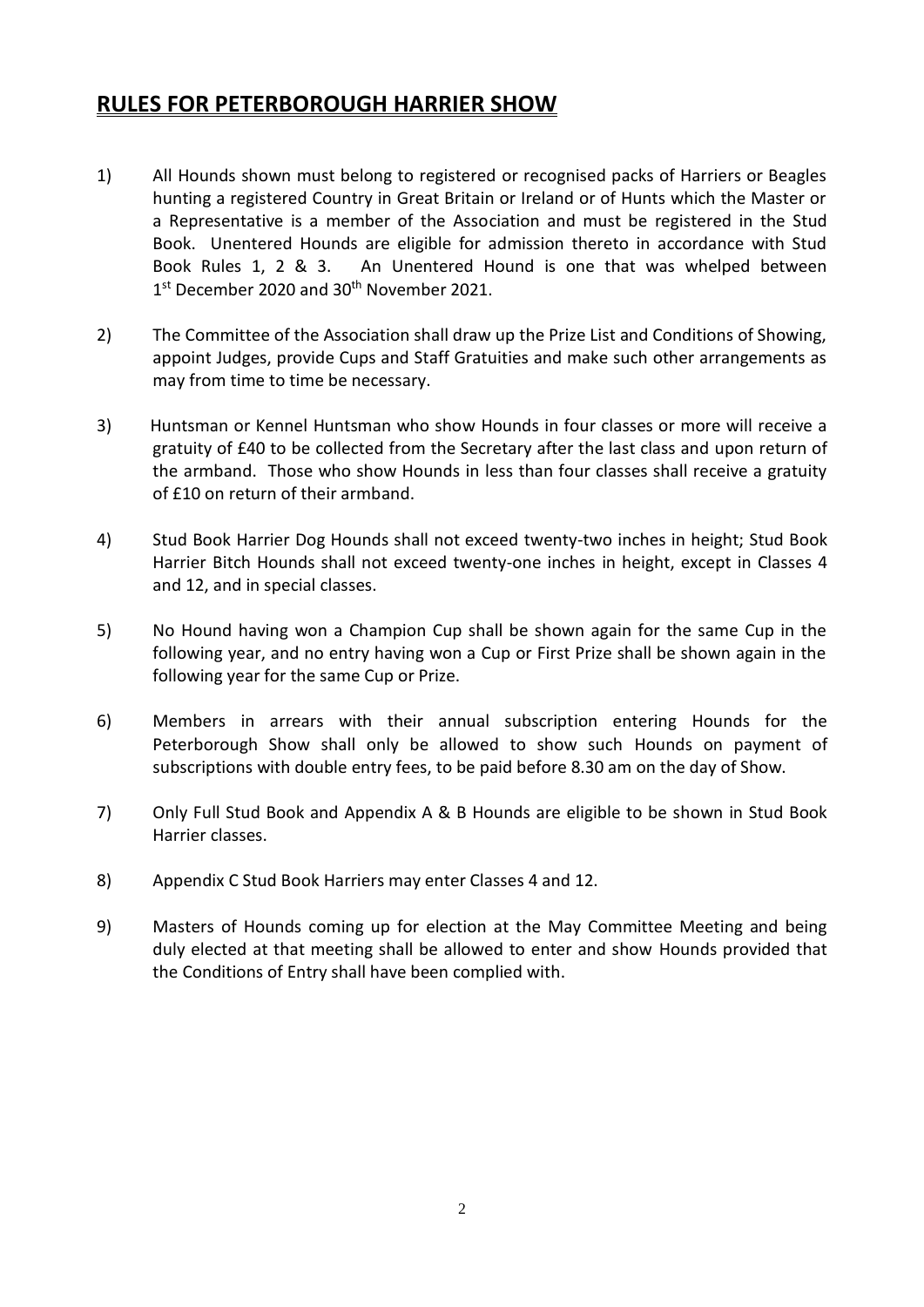## **CONDITIONS FOR PETERBOROUGH HARRIER SHOW PURSUANT TO RULE 2 ABOVE**

- a. All Hounds must be either the property of Members of the Association or of Hunts of which the Master or a Representative is a Member of the Association. At least one Master from each pack showing Hounds should be a Vice President of the Show.
- b. Hounds born after 1st December 2020 are eligible for Unentered Classes.
- c. Late entered Hounds until entered in the Stud Book shall be ineligible in all Stud Book Harrier Classes at the Peterborough Harrier Show.
- d. Stud Book Harriers Appendix C Hounds are eligible for Classes 4 & 12.
- e. Unentered Hounds, and Hounds entered in Classes 4 & 12, shall not be eligible for Championship Cups.
- f. Packs may enter as many Hounds as they wish in each class but are restricted to showing not more than four entries out of the number they have entered in single Hound classes and not more than two entries out of the number entered in multiple Hound classes.
- g. Five Hounds may be entered in the Group Class, one to be withdrawn on the day of the Show, notifying the Hound Show Office not later than 8.30 am.
- h. **The closing date for entries is Friday, 17th June 2022.** Substitute entries may be made **no**  later than 6pm on Friday, 1<sup>st</sup> July 2022. Thereafter no substitutions may be made for **any reason whatsoever.**
- i. Harriers must be on the Show Ground not later than **8.00am** in time to be measured before the Show commences at **9.15am.** Stud Book Harriers, registered as Appendix C in the Stud Books and entered for Classes 4 and 12, (the only classes for which they are eligible to enter), will not be measured.
- j. For packs arriving the previous day, Masters are requested to make their own arrangements for accommodation of Hunt Staff. Hounds may be kennelled on site in kennels secured by the Hunt through Entry fees. Vehicles must arrive on site before 10pm on the eve of the Show.
- k. Professional Hunt Staff shall be required to wear uniform. All others are asked to do so if possible. If not wearing Hunt uniform, those in the ring showing Hounds **must** wear a clean white coat, shirt and tie, dark trousers, dark shoes and a bowler hat.
- l. Armbands must be worn on the left arm by those showing Hounds. Rosettes to be put on the right arm.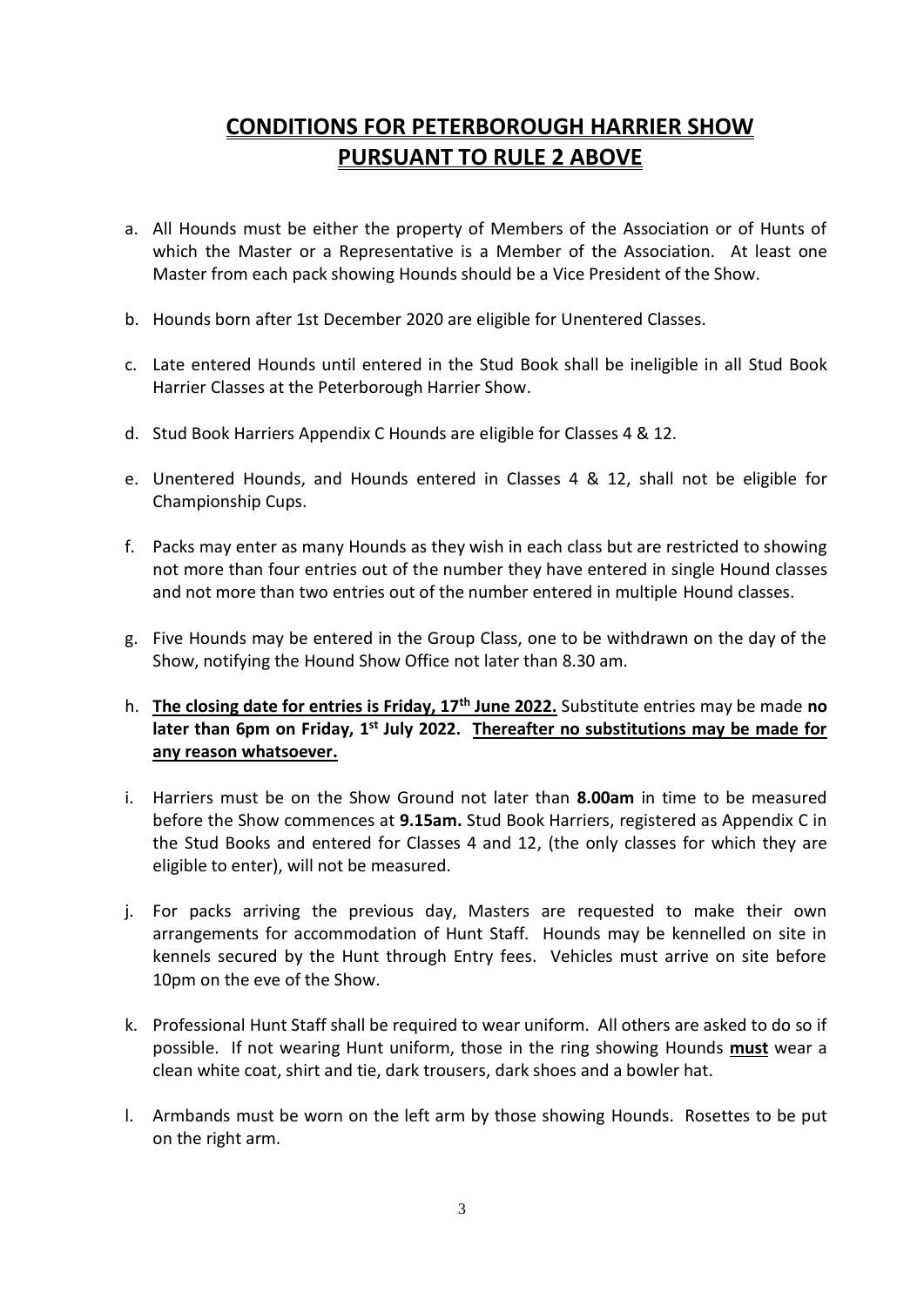- m. Masters are requested to make their own arrangements for accommodation of Hunt Staff and Hounds.
- n. 1<sup>st</sup> and 2<sup>nd</sup> prize-winners (excluding winners of the Championship in the previous year) may compete in the Championship.
- o. The Entry Fee for Harrier Packs is £70.00. Packs may enter as may classes as they wish. The Entry Fee for packs showing 6 Hounds or less in total during the day is £35.00. All packs showing more than 6 hounds will be allocated a temporary kennel provided at the Show. Secondary Kennels are available at a cost of £55.00 and must be booked in advance.
- p. Forward parking will be reserved for packs in the Hound Box Park in a secure area inside the showground. Exhibitors will be responsible for the welfare of Hounds within their respective Hound boxes/kennels. Kennels are available at the showground on the eve of the Show from 2pm. Gates close at 10pm.
- q. No motor vehicles or trailers will be allowed to enter the Hound enclosure before or after the Show.
- r. Meat must not be used in the ring when showing Hounds. Anyone using anything other than biscuit shall be asked to remove the Hounds from the ring for that Class.
- s. Hounds should not be sent for exhibition at the Show if they are suffering from an infectious or contagious disease, nor if they have been in contact with animals suffering from such diseases within 4 weeks prior to the date of the Show.
- t. Hounds will be checked for microchips in accordance with the Association's rules. Hounds without identification will not be allowed to show.
- u. The Committee reserves the right to cancel or amalgamate any class at short notice if the number of eligible entries in any class should drop below three.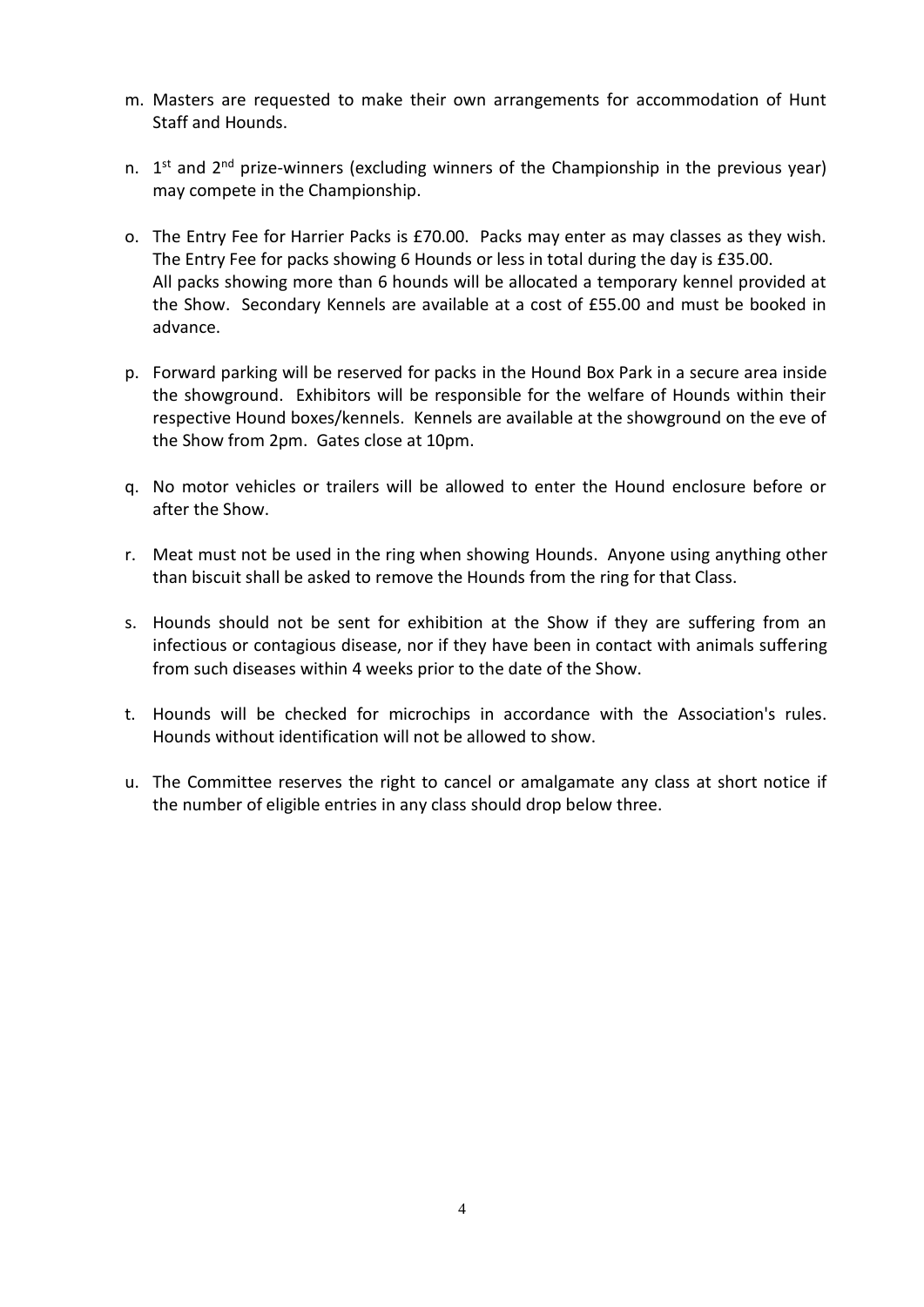## **SCHEDULE OF PRIZES OFFERED FOR**

## **STUD BOOK HARRIERS**

## **DOG HOUNDS**

#### **STUD BOOK HARRIER DOG HOUNDS**

(Not to exceed twenty-two inches in height, except in Class 4)

#### **Class 1: UNENTERED STUD BOOK HARRIER DOG HOUND**

**THE DUNSTON HARRIERS PERPETUAL CHALLENGE CUP,** presented by C. B. Lockey, Esq., M.H., will be awarded to the Owner or Master, being the Exhibitor, of the best single Unentered Dog Hound.

#### **Class 2: ENTERED STUD BOOK HARRIER DOG HOUND**

**THE EAST OF ENGLAND PERPETUAL CHALLENGE CUP** will be awarded to the Owner or Master, being the Exhibitor, of the best single Entered Dog Hound.

#### **Class 3: STUD BOOK HARRIER STALLION HOUND**

**THE JOHN PAWLE PERPETUAL CHALLENGE TROPHY** will be awarded to the Owner or Master, being the Exhibitor, of the best single Dog Hound, not less than a second season hunter, certified to be the sire of live puppies.

#### **Class 4: APPENDIX C STUD BOOK DOG HOUND**

**GLASSWARE** will be awarded to the Owner or Master, being the Exhibitor, of the best Single Dog Hound registered as Appendix C in the Stud Book. No age restriction; open to Unentered and entered Hounds. Winners will not eligible for Championship or Best in Show.

#### **Class 5: VETERAN STUD BOOK HARRIER DOG HOUND**

**THE ALDENHAM HUNTING HORN PERPETUAL TROPHY** will be awarded to the Owner or Master, being the Exhibitor, of the best single Entered Dog Hound to have completed not less than six seasons' hunting.

#### **Class 6: STUD BOOK HARRIER DOG HOUND COUPLE**

**PERPETUAL CHALLENGE CUP,** Presented by Lady Cook, will be awarded to the Owner or Master, being the Exhibitor, of the best Couple of Harrier Dog Hounds of any age.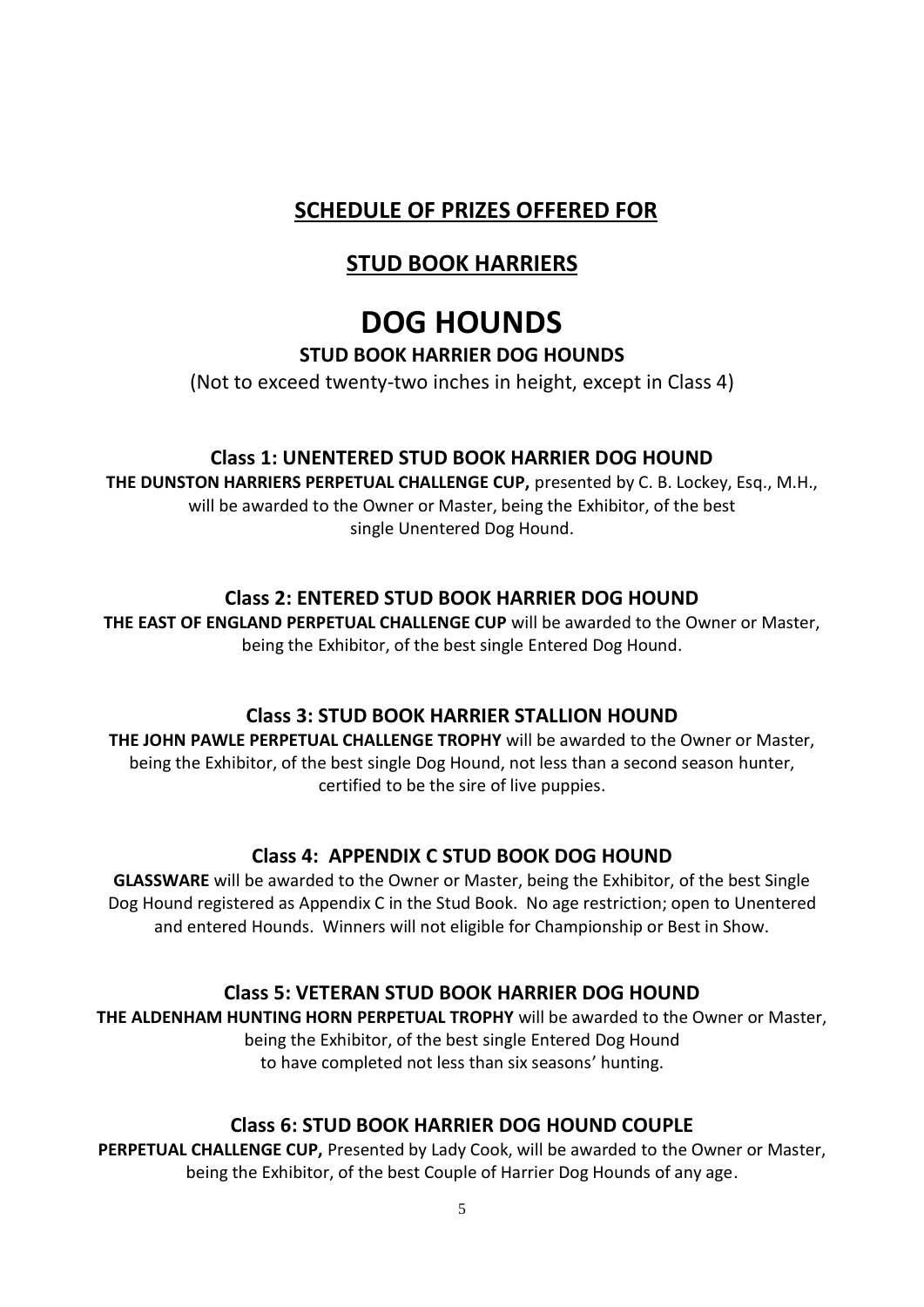#### **Class 7: STUD BOOK HARRIER DOG HOUND CHAMPIONSHIP**

(No entry required)

**THE PERPETUAL CHALLENGE CUP** will be awarded to the Owner or Master, being the Exhibitor, of the best Dog Hound exhibited in any of the entered Classes. 1st & 2nd prize-winners (excluding previous Champions) must compete in the Championship. At least one Hound must come forward from each of the  $1^{st}$  &  $2^{nd}$  prize-winning entries in the Couple Class. A Master may bring forward more than one Hound from these entries, at his own discretion. A prizewinner (excluding previous Champions) in the previous year may compete, provided that such a Hound qualifies in a Class of the current year.

Unentered Hounds and prize-winners of Class 4 are ineligible.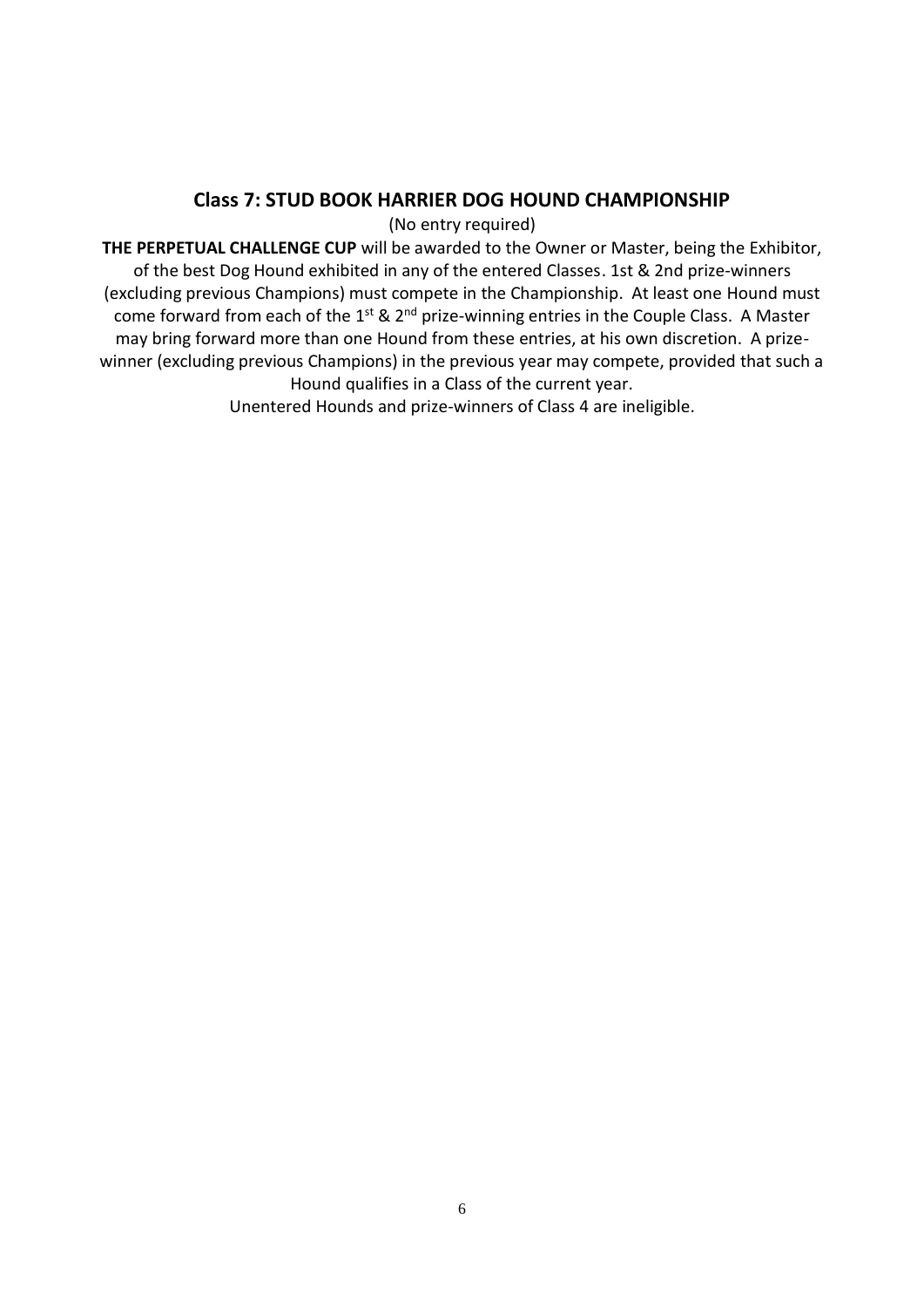## **BITCH HOUNDS**

#### **STUD BOOK HARRIER BITCH HOUNDS**

(Not to exceed 21 inches in height, except in Classes 10 & 12)

#### **Class 8: UNENTERED STUD BOOK HARRIER BITCH HOUND**

**THE COTLEY CHALLENGE CUP,** presented by the family of the late Lt. Col. R. F. P. Eames, M.F.H., will be awarded to the Owner or Master, being the Exhibitor, of the best single Unentered Bitch Hound.

#### **Class 9: ENTERED STUD BOOK HARRIER BITCH HOUND**

**THE HINDLEY CHALLENGE CUP** will be awarded to the Owner or Master, being the Exhibitor, of the best single Entered Bitch Hound.

#### **Class 10: STUD BOOK HARRIER 19 INCH CLASS**

**THE BANNISTER PERPETUAL CHALLENGE TROPHY** will be awarded to the Owner or Master, being the Exhibitor, of the best single Entered Bitch Hound (not to exceed 19 inches).

#### **Class 11: STUD BOOK HARRIER BROOD BITCH**

**THE PERPETUAL CHALLENGE CUP,** presented by Lt. Col. Francis Mew, M.A., TD, will be awarded to the Owner or Master, being the Exhibitor, of the best registered Bitch, being not less than a second season hunter, certified to have been the dam of live puppies.

#### **Class 12: APPENDIX C STUD BOOK HARRIER BITCH**

**GLASSWARE** will be awarded to the Owner or Master, being the Exhibitor, of the best Single Bitch Hound registered as Appendix C in the Stud Book. No age restriction; open to Unentered and entered Hounds. Winners will not eligible for Championship or Best in Show.

#### **Class 13: STUD BOOK HARRER BITCH HOUND COUPLE**

**THE PERPETUAL CHALLENGE CUP,** presented by the late Mrs. Gingell, M.H., will be awarded to the Owner or Master, being the Exhibitor, of the best One Couple of Stud Book Harrier Bitch Hounds of any age.